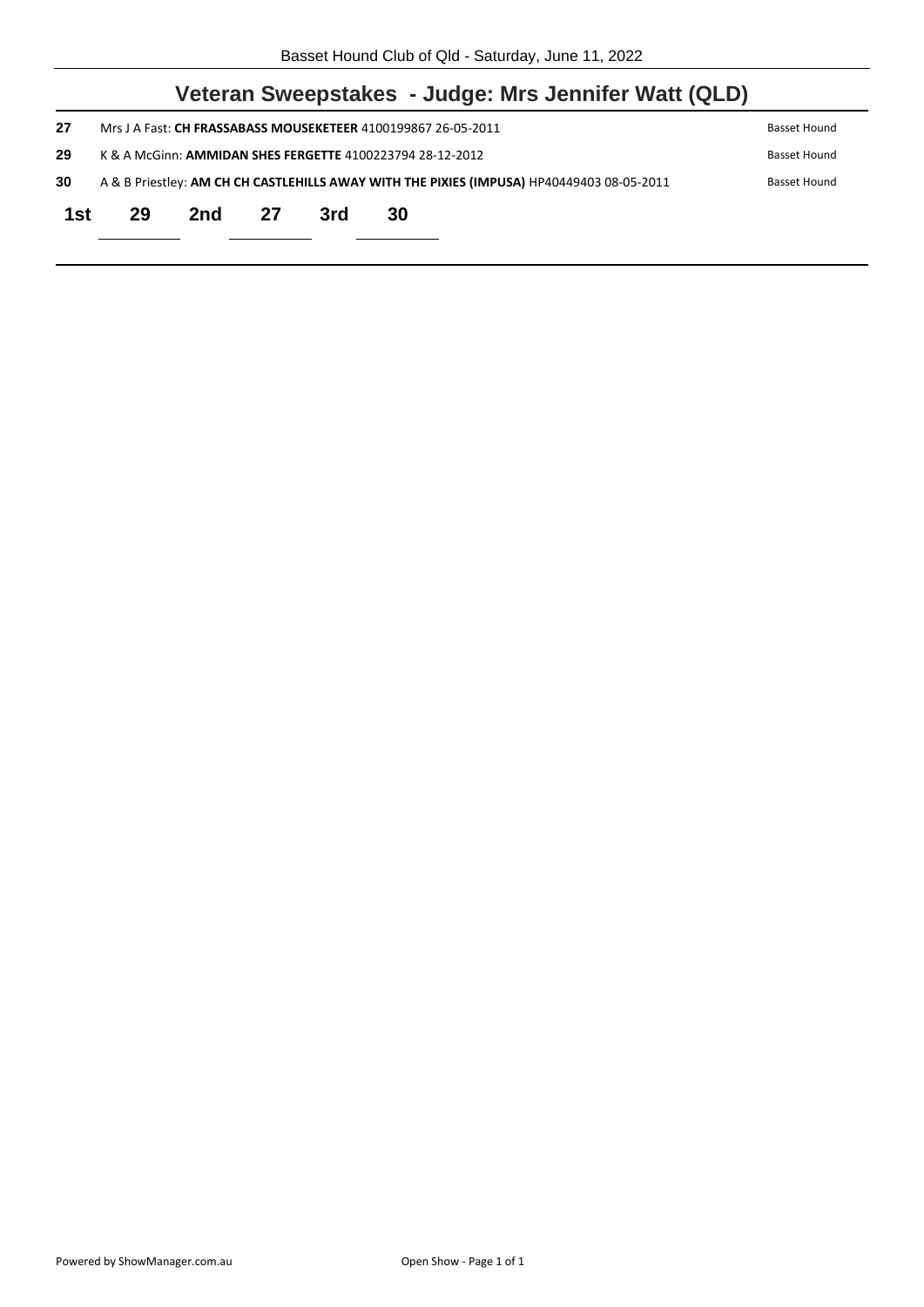#### **Best Head - Judge: Mrs Jennifer Watt (QLD)**

| 1st          | 2nd | 3rd                                                              |  |                     |
|--------------|-----|------------------------------------------------------------------|--|---------------------|
| 18           |     | Priestley AH&BJ: CH DUNSCREKA BLACK CAVIAR 2100441688 11-11-2015 |  | <b>Basset Hound</b> |
| 14           |     | Mrs J A Fast: CH AMMIDAN IM DANNIELLE 4100325835 17-07-2019      |  | <b>Basset Hound</b> |
| 13           |     | Ms N Breeze: CH WELLINGTESS ZEODIAC STAR 3100397975 05-09-2019   |  | <b>Basset Hound</b> |
| 5            |     | Priestley AH&BJ: CH DUNSCEKA KYE 2100441685 11-11-2015           |  | Basset Hound        |
| 4            |     | Priestley A&Mrs B: AMMIDAN FF JAYSON 4100312399 05-09-2018       |  | <b>Basset Hound</b> |
| $\mathbf{2}$ |     | Miss N Ellis: ARDENMYST BENNY 4100338587 05-06-2020              |  | <b>Basset Hound</b> |

**Best Gait - Judge: Mrs Jennifer Watt (QLD)** 

| 1st          |                                                                             | 2nd | 3rd |  |  |              |
|--------------|-----------------------------------------------------------------------------|-----|-----|--|--|--------------|
| 14           | Mrs J A Fast: CH AMMIDAN IM DANNIELLE 4100325835 17-07-2019<br>Basset Hound |     |     |  |  |              |
| 13           | Ms N Breeze: CH WELLINGTESS ZEODIAC STAR 3100397975 05-09-2019              |     |     |  |  | Basset Hound |
| 5            | Priestley AH&BJ: CH DUNSCEKA KYE 2100441685 11-11-2015                      |     |     |  |  | Basset Hound |
| $\mathbf{2}$ | Miss N Ellis: ARDENMYST BENNY 4100338587 05-06-2020                         |     |     |  |  | Basset Hound |

## **Best Front - Judge: Mrs Jennifer Watt (QLD)**

| $\mathbf{2}$ |   | Miss N Ellis: ARDENMYST BENNY 4100338587 05-06-2020 |                                                                       | Basset Hound        |
|--------------|---|-----------------------------------------------------|-----------------------------------------------------------------------|---------------------|
| 4            |   |                                                     | Priestley A&Mrs B: AMMIDAN FF JAYSON 4100312399 05-09-2018            | Basset Hound        |
| 5            |   |                                                     | Priestley AH&BJ: CH DUNSCEKA KYE 2100441685 11-11-2015                | Basset Hound        |
| 13           |   |                                                     | Ms N Breeze: <b>CH WELLINGTESS ZEODIAC STAR</b> 3100397975 05-09-2019 | <b>Basset Hound</b> |
| 14           |   |                                                     | Mrs J A Fast: <b>CH AMMIDAN IM DANNIELLE</b> 4100325835 17-07-2019    | <b>Basset Hound</b> |
| 18           |   |                                                     | Priestley AH&BJ: CH DUNSCREKA BLACK CAVIAR 2100441688 11-11-2015      | <b>Basset Hound</b> |
| 27           |   |                                                     | Mrs J A Fast: CH FRASSABASS MOUSEKETEER 4100199867 26-05-2011         | <b>Basset Hound</b> |
| 1st          | 4 | 2nd                                                 | 3rd                                                                   |                     |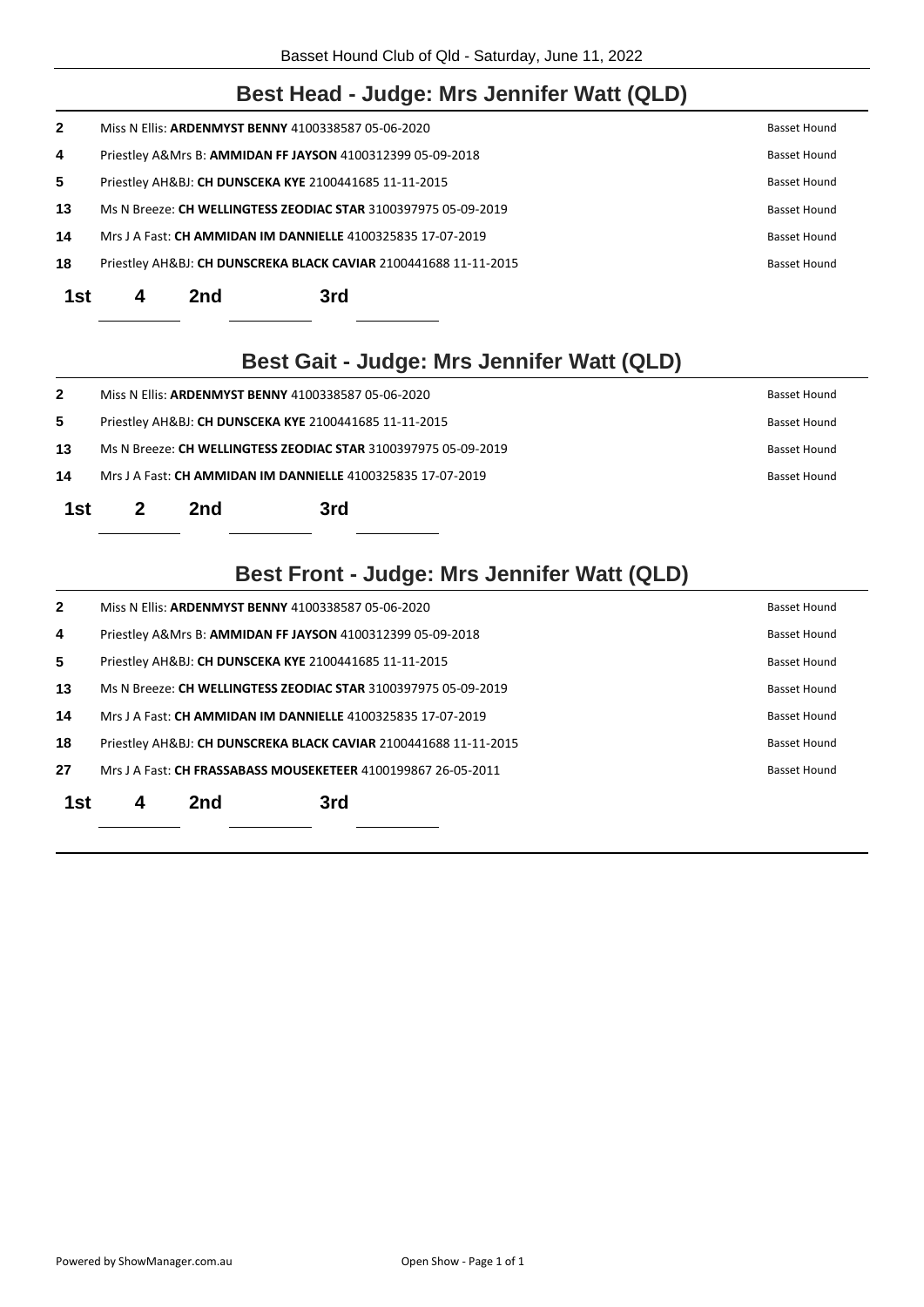|                         | <b>Group 4 - Hound Group</b>                                                                      | 18           | Class 10a - Australian Bred Bitch<br>Priestley AH&BJ: CH DUNSCREKA BLACK CAVIAR |
|-------------------------|---------------------------------------------------------------------------------------------------|--------------|---------------------------------------------------------------------------------|
| Mrs Jennifer Watt (QLD) |                                                                                                   |              | 2100441688 11-11-2015                                                           |
| <b>Start Time:</b>      |                                                                                                   | 19<br>$1st*$ | K & A McGinn: AMMIDAN CC BELLA DONNA 4100309988<br>13-06-2018                   |
| 8                       | <b>Basset Hound</b><br>Class 1 - Baby Puppy Dog<br>PATRICE JOHANSEN & MR B MANGELSDORF: YARRAMBA  | 20<br>2nd    | K & A McGinn: AMMIDAN WHY MISS ARABELLA<br>4100351548 16-02-2021                |
| $1st*$                  | <b>CAUGHT IN THE ACT 3100445237 05-01-2022</b>                                                    | 21           | K & A McGinn: AMMIDAN WHY MISS PRICILLA<br>4100351549 16-02-2021                |
| 1<br>$1st*$             | Class 4 - Junior Dog<br>K & A McGinn: AMMIDAN XCEL ARTHUR 4100354957 22-<br>04-2021               | 3rd          | Class 11a - Open Bitch                                                          |
|                         | Class 5 - Intermediate Dog                                                                        | 22<br>3rd    | Priestley AH&BJ: CH DUNSCREKA DUCHESS ERICA<br>2100441689 11-11-2015            |
| $\overline{2}$<br>1st   | Miss N Ellis: ARDENMYST BENNY 4100338587 05-06-2020                                               | 23           | K & A McGinn: AMMIDAN AH NATASHA 4100290412 03-<br>04-2017                      |
| 3<br>1st                | <b>Class 10 - Australian Bred Dog</b><br>Mrs R Bing: CH LANDWELL BUSTER 2100470361 30-01-<br>2017 | 24<br>$1st*$ | K & A McGinn: AMMIDAN CC BELLA ROSA 4100309987 13-<br>06-2018                   |
| 4<br>2nd                | Priestley A&Mrs B: AMMIDAN FF JAYSON 4100312399 05-<br>09-2018                                    | 25<br>2nd    | K & A McGinn: AMMIDAN QUE LIGHTNING 4100340278<br>12-05-2020                    |
|                         | Class 11 - Open Dog                                                                               | <b>Best</b>  | 24<br>25<br>R/Up                                                                |
| 5<br>2nd                | Priestley AH&BJ: CH DUNSCEKA KYE 2100441685 11-11-<br>2015                                        |              | Best 24 Bitch<br>R/Up 25 Bitch<br>Class 18 - Neuter Dog                         |
| 6<br>1st                | K & A McGinn: AMMIDAN CC BELLA FONTE 4100309989<br>13-06-2018                                     | 26<br>1st    | Mrs J A Fast: CH NEUT CH FRASSABASS FORTUNATE SON<br>4100199870 26-05-2011      |
| Best                    | 1<br>6<br>R/Up                                                                                    | Best         | 26<br>Class 18a - Neuter Bitch                                                  |
| $\overline{7}$<br>1st   | Class 1a - Baby Puppy Bitch<br>MRS MAJELLA WEBB: YARRAMBA CAUGHT ON FILM<br>3100445228 05-01-2022 | 27<br>$1st*$ | Mrs J A Fast: CH FRASSABASS MOUSEKETEER 4100199867<br>26-05-2011                |
|                         | Class 4a - Junior Bitch                                                                           | 28<br>2nd    | Mrs R Bing: CH NEUT. CH. BEAUCHASSEUR SWEET DREAMS<br>5100087269 20-04-2015     |
| 9<br>2nd                | K & A McGinn: AMMIDAN VEE JIPSY 4100349605 10-01-<br>2021                                         | Best         | 27<br>28<br>R/Up                                                                |
| 40<br>Absent            | K & A McGinn: AMMIDAN BLACK BETTY 4100353081 19-<br>03-2021                                       |              | Best 27 Bitch<br>28 Bitch<br>R/Up                                               |
| 11<br>1st               | K & A McGinn: AMMIDAN XCEL RACQUEL 4100354955 22-<br>04-2021                                      |              |                                                                                 |
| 12                      | Class 5a - Intermediate Bitch<br>Mrs R Bing: CH. CAYUGARIDGE DORA 2100534491 02-01-<br>2020       |              |                                                                                 |
| 13<br>Absent            | Ms N Breeze: CH WELLINGTESS ZEODIAC STAR 3100397975<br>05 09 2019                                 |              |                                                                                 |
| 14<br>$1st^*$           | Mrs J A Fast: CH AMMIDAN IM DANNIELLE 4100325835 17-<br>07-2019                                   |              |                                                                                 |
| 15                      | K & A McGinn: <b>AMMIDAN LEI LYNETTE</b> 4100330478 06-11-<br>2019                                |              |                                                                                 |
| 16<br>3rd               | K & A McGinn: AMMIDAN QUE STORMY 4100340277 12-<br>05-2020                                        |              |                                                                                 |
| 17<br>2nd               | K & A McGinn: AMMIDAN UR WILLETTE 4100347819 27-<br>11-2020                                       |              |                                                                                 |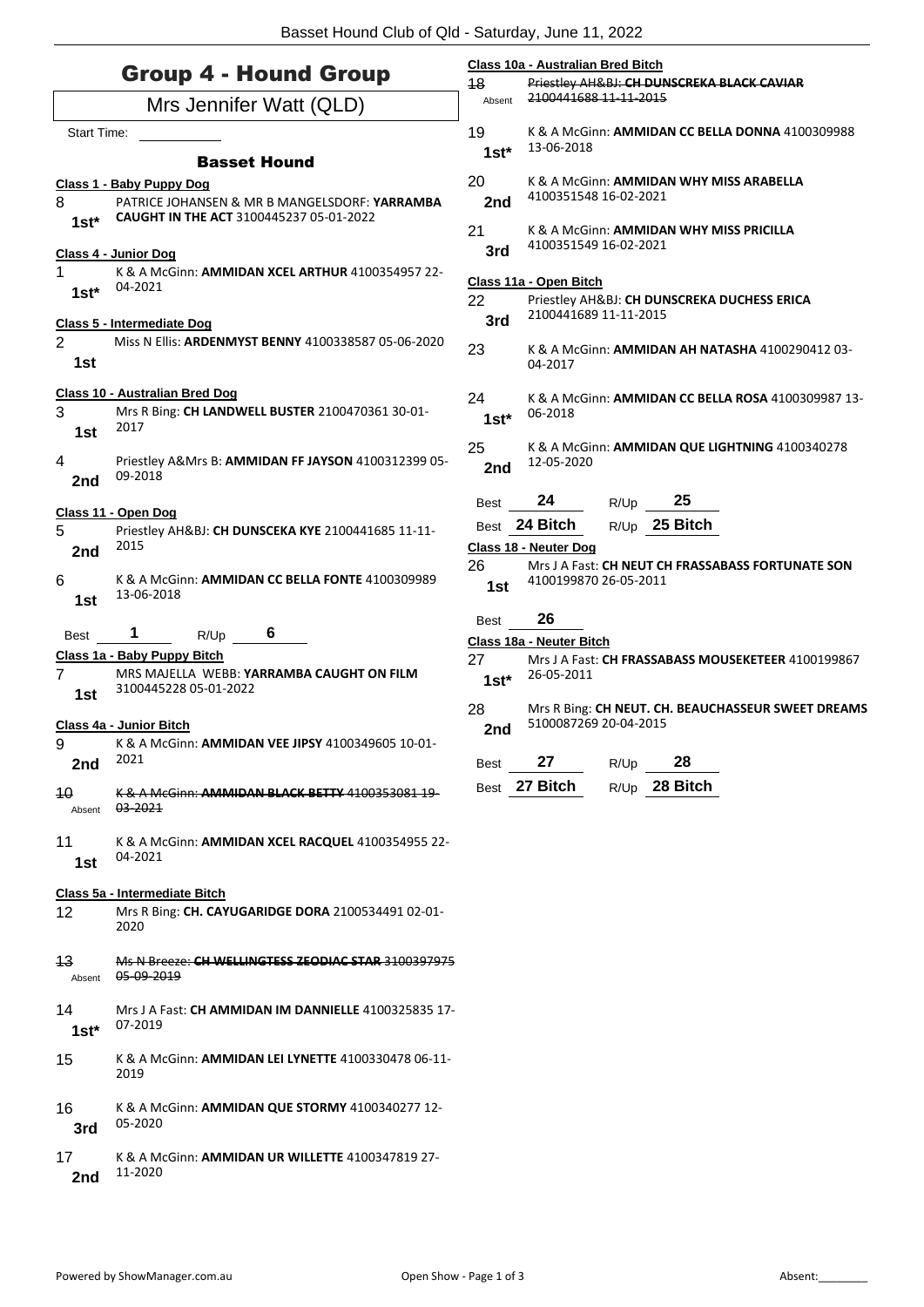## Group 4 - Specials

| Best   | 24 | <b>Basset Hound</b>                           |
|--------|----|-----------------------------------------------|
| Pts:0  |    | K & A McGinn: AMMIDAN CC BELLA ROSA           |
| R/Up   | 25 | <b>Basset Hound</b>                           |
| Pts:0  |    | K & A McGinn: AMMIDAN QUE LIGHTNING           |
| Baby   | 8  | <b>Basset Hound</b>                           |
|        |    | PATRICE JOHANSEN & MR B MANGELSDORF: YARRAMBA |
|        |    | CAUGHT IN THE ACT                             |
| Junior | 1  | <b>Basset Hound</b>                           |
|        |    | K & A McGinn: AMMIDAN XCEL ARTHUR             |
| Inter  | 14 | <b>Basset Hound</b>                           |
|        |    | Mrs J A Fast: Ch Ammidan Im Dannielle         |
| Aus Br | 19 | <b>Basset Hound</b>                           |
|        |    | K & A McGinn: AMMIDAN CC BELLA DONNA          |
| Open   | 24 | <b>Basset Hound</b>                           |
|        |    | K & A McGinn: AMMIDAN CC BELLA ROSA           |

#### Neuter

| Best   | 27  | <b>Basset Hound</b>                                |
|--------|-----|----------------------------------------------------|
| Pts: 0 |     | Mrs J A Fast: Ch Frassabass Mouseketeer            |
| R/Up   | 28. | <b>Basset Hound</b>                                |
|        |     | Mrs R Bing: Ch Neut. Ch. Beauchasseur Sweet Dreams |
|        |     |                                                    |

Finish Absent **7**